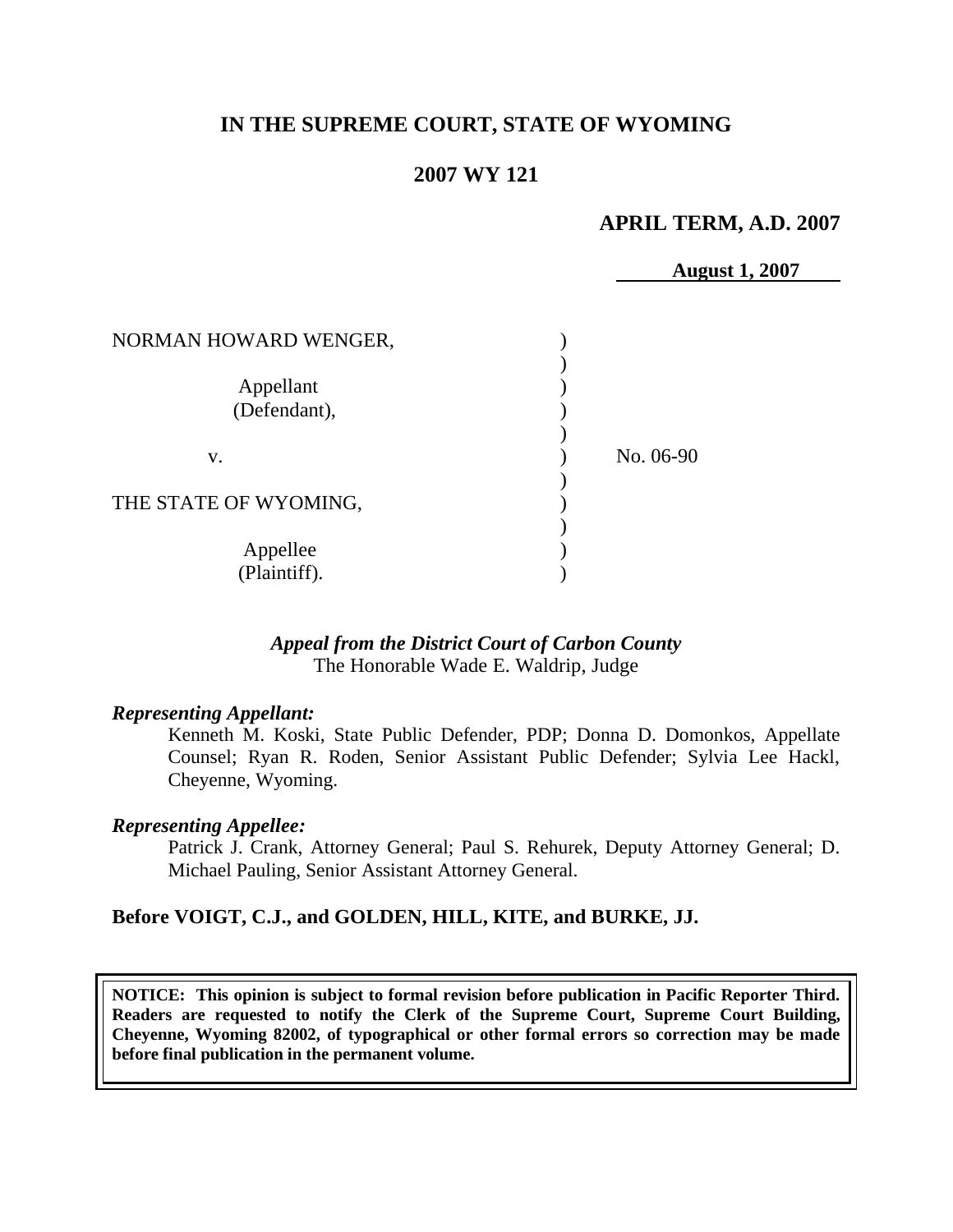### **KITE, Justice.**

[¶1] A jury convicted Norman Howard Wenger of one count of conspiring to engage in a clandestine laboratory operation and one count of aiding another person to engage in such an operation. The trial court sentenced him to two concurrent prison sentences of two to eight years. Mr. Wenger claims the trial court erred in failing to merge his convictions for sentencing purposes. We reverse the judgment and sentence, but not for the reason advanced by Mr. Wenger. Rather, we hold that Wyo. Stat. Ann.  $\S$  35-7-1059(a)(iv) (LexisNexis 2007), the statute under which he was convicted, was intended to describe alternative means of committing the same offense and does not support separate convictions for each act constituting the offense. We remand to the district court for entry of a judgment and sentence finding Mr. Wenger guilty of one count in violation of § 35-7-1059(a)(iv) and imposing one sentence.

#### **ISSUES**

[ $\mathbb{Z}$ ] The determinative issue is whether the legislature intended § 35-7-1059(a)(iv), which prohibits conspiring with or aiding another to engage in a clandestine laboratory operation, to describe alternative means of committing one offense such that it supports only one conviction and one sentence.

#### **FACTS**

[¶3] In December 2004, Mr. Wenger met Robert Holzheuser and allowed him to move into an apartment he was renting in Rawlins, Wyoming. On February 8, 2005, Mr. Wenger was at the apartment when Mr. Holzheuser and two companions arrived. The four individuals smoked methamphetamine together.

[¶4] That same evening, Rawlins police officer William Hill was conducting surveillance on the apartment in connection with reports from two individuals that they had purchased methamphetamine from Mr. Wenger. Officer Hill observed Keith Nulle drive up to the apartment, go inside for about ten minutes, and then drive away. Officer Hill checked Mr. Nulle"s driving record and learned that his license was suspended. Officer Hill pulled Mr. Nulle over, placed him under arrest for driving under suspension, searched him and found methamphetamine inside a cigarette pack he was carrying.

[¶5] Based on the information that Mr. Wenger had sold methamphetamine to others and the methamphetamine found on Mr. Nulle after leaving Mr. Wenger"s apartment, Officer Hill obtained a warrant to search the apartment. He and five other law enforcement officers executed the warrant later that same night. The officers knocked on the apartment door and, when no one responded, they broke down the door. Upon entering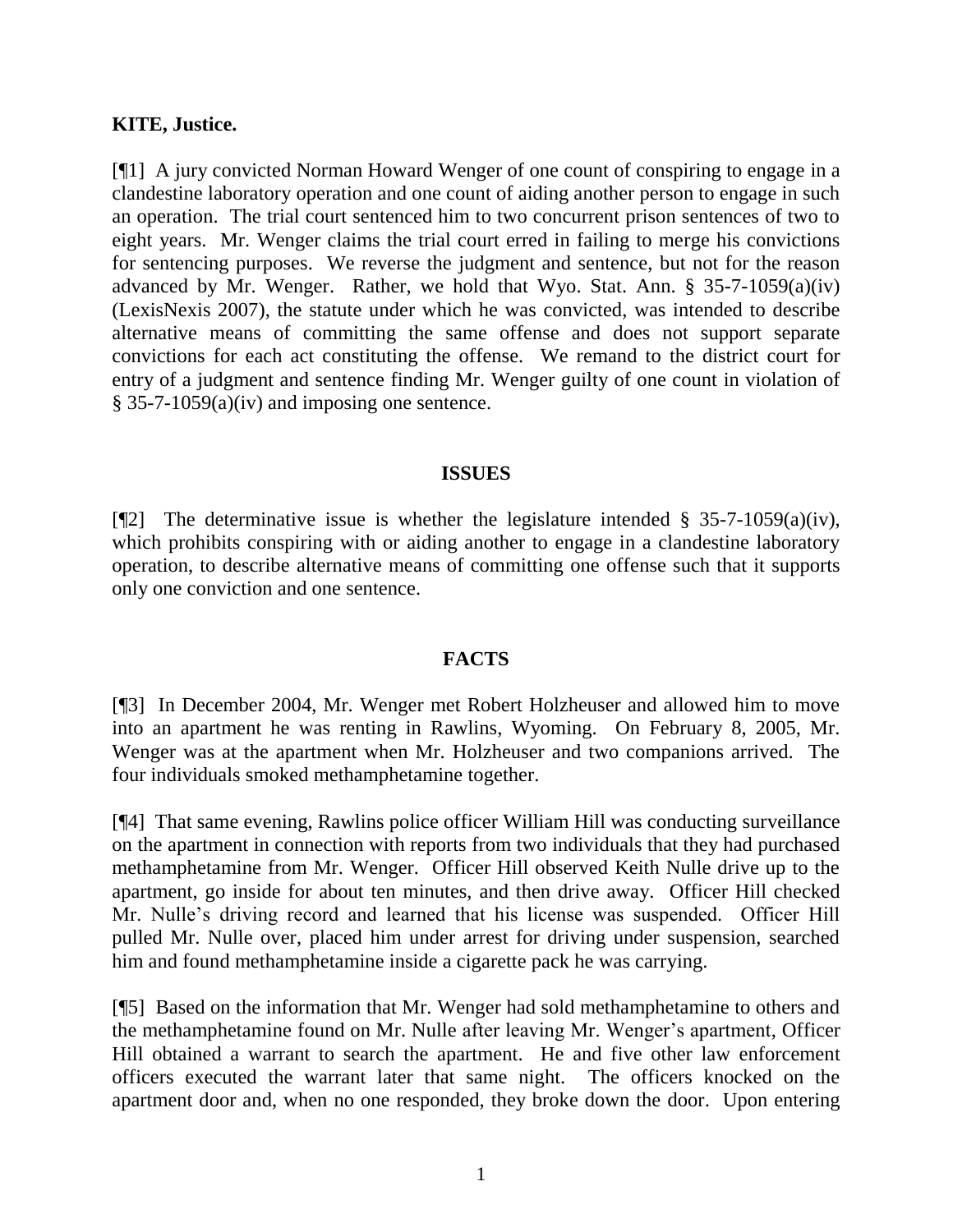the apartment, the officers found four people in the living room, including Mr. Wenger, and arrested them. The officers also found methamphetamine, a mini torch, pipes, a car battery with the caps off hooked to a charger, a bottle of acetone, and other material associated with the manufacture of methamphetamine. Additionally, the officers noticed a strong chemical smell in the apartment.

[¶6] Detective Mike Picerno was called to the scene. After inspecting the apartment, Detective Picerno was concerned it was being used as a methamphetamine manufacturing laboratory. He contacted the Wyoming Division of Criminal Investigation (DCI), the agency trained and experienced in working with clandestine laboratories. Because of safety concerns, Detective Picerno removed everyone from the premises and secured the apartment. He interviewed Mr. Wenger, who indicated the items found in the apartment belonged to Mr. Holzheuser. Mr. Wenger also stated that he used methamphetamine supplied to him by Mr. Holzheuser in exchange for use of the apartment. He also stated that he, Mr. Holzheuser and the other two individuals had smoked methamphetamine that evening before the police arrived. Subsequent searches of the apartment revealed more items associated with the manufacture of methamphetamine.

[¶7] Mr. Wenger was charged with one count of conspiring with another to engage in a clandestine laboratory operation in violation of  $\S 35$ -7-1059(a)(iv) and a second count of aiding another to engage in a clandestine laboratory operation in violation of the same statute. After a two day trial, a jury found Mr. Wenger guilty on both counts. The district court sentenced Mr. Wenger to a term of two to eight years in the state penitentiary on the conspiracy conviction and a term of two to eight years on the aiding conviction with the two terms to be served concurrently.

# **DISCUSSION**

[¶8] Mr. Wenger claims that the district court"s failure to merge his convictions at sentencing violated his right to be free from double jeopardy because the effect of the sentence is to punish him twice for a single offense. The State responds that Mr. Wenger was convicted of two separate and distinct offenses and the district court properly declined to merge the sentences. Neither party addresses the issue we find determinative: Whether the legislature intended the statute to describe alternative means of committing a single offense supporting a single conviction and sentence, or whether the legislature instead intended to punish each act described in the statute separately, permitting separate convictions and sentences.

[¶9] The statute which was the basis for both of Mr. Wenger"s convictions provides:

(a) It is unlawful for any person to knowingly or intentionally: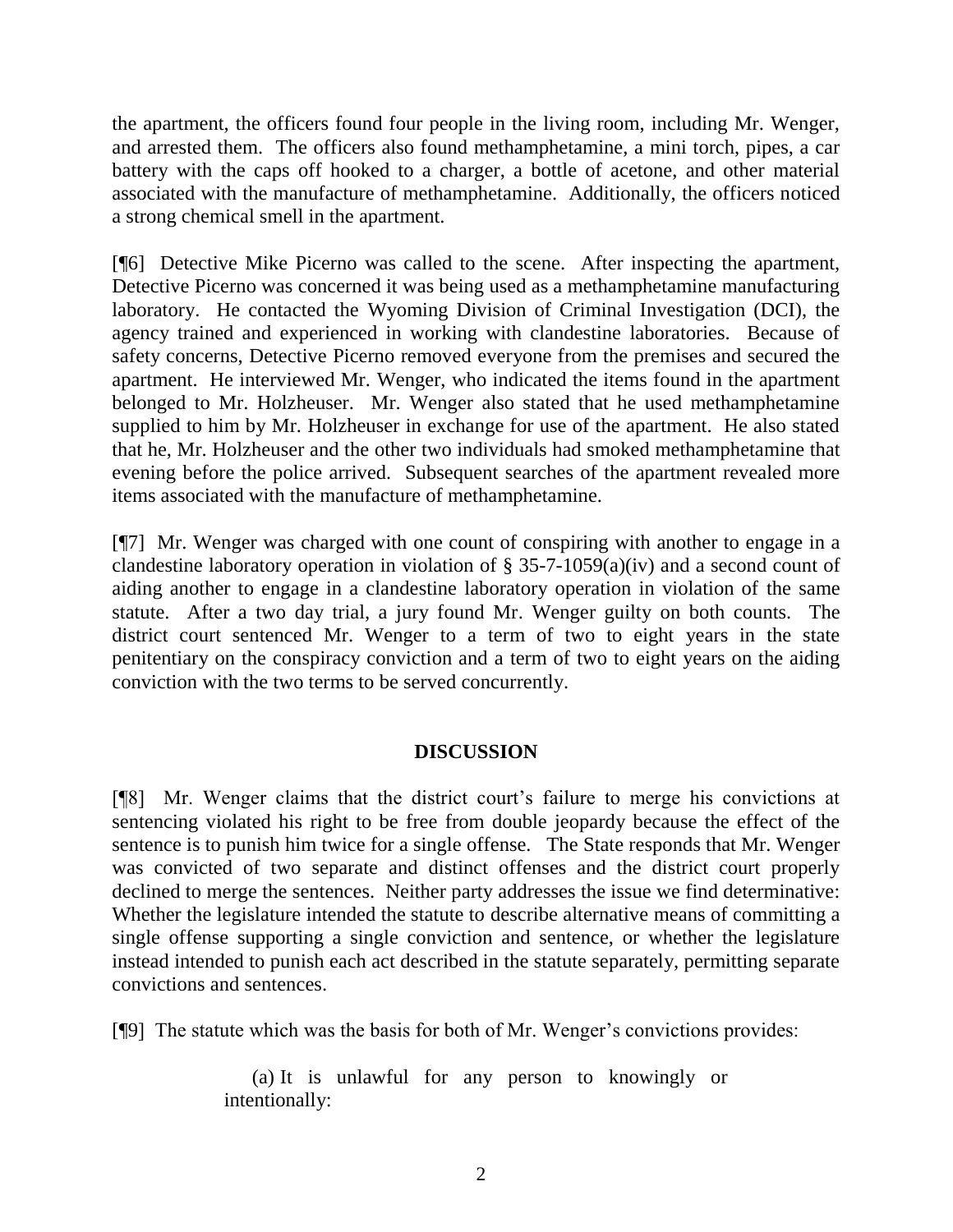\* \* \*

(iv) Conspire with or aid another to engage in a clandestine laboratory operation.

Section 35-7-1059(a)(iv). The jury was instructed that in order to find Mr. Wenger guilty of the act of conspiracy described in the statute, the State had to prove each of the following elements beyond a reasonable doubt:

- 1. On or about the  $9<sup>th</sup>$  day of February, 2005
- 2. In Carbon County, Wyoming
- 3. The Defendant, Norman Howard Wenger
- 4. Knowingly and intentionally agreed with one or more persons
- 5. That they or one of them would commit the crime of engaging in a clandestine laboratory operation;
- 6. One or more of them did an overt act in Carbon County, Wyoming, to effect the objective of the agreement.

The jury was further instructed that to find Mr. Wenger guilty of the act of aiding described in the statute the State had to prove each of the following elements beyond a reasonable doubt:

- 1. On or about the  $9<sup>th</sup>$  day of February, 2005
- 2. In Carbon County, Wyoming
- 3. The Defendant, Norman Howard Wenger
- 4. Did knowingly or intentionally aid another
- 5. To engage in a clandestine laboratory operation.

The jury found Mr. Wenger guilty of both acts described in the statute. The district court entered a judgment and sentence on the verdict, adjudging Mr. Wenger guilty of one count of conspiring with another to engage in a clandestine laboratory operation and a separate count of aiding another to engage in such an operation and sentencing him to two concurrent terms of imprisonment.

[¶10] In *Duffy v. State*, 789 P.2d 821, 825 (Wyo. 1990) (citations omitted), the Court said:

> The rule that we have espoused for resolving the question of whether a defendant has been twice placed in jeopardy by virtue of multiple convictions and sentences is to look to the intention of the legislature with respect to whether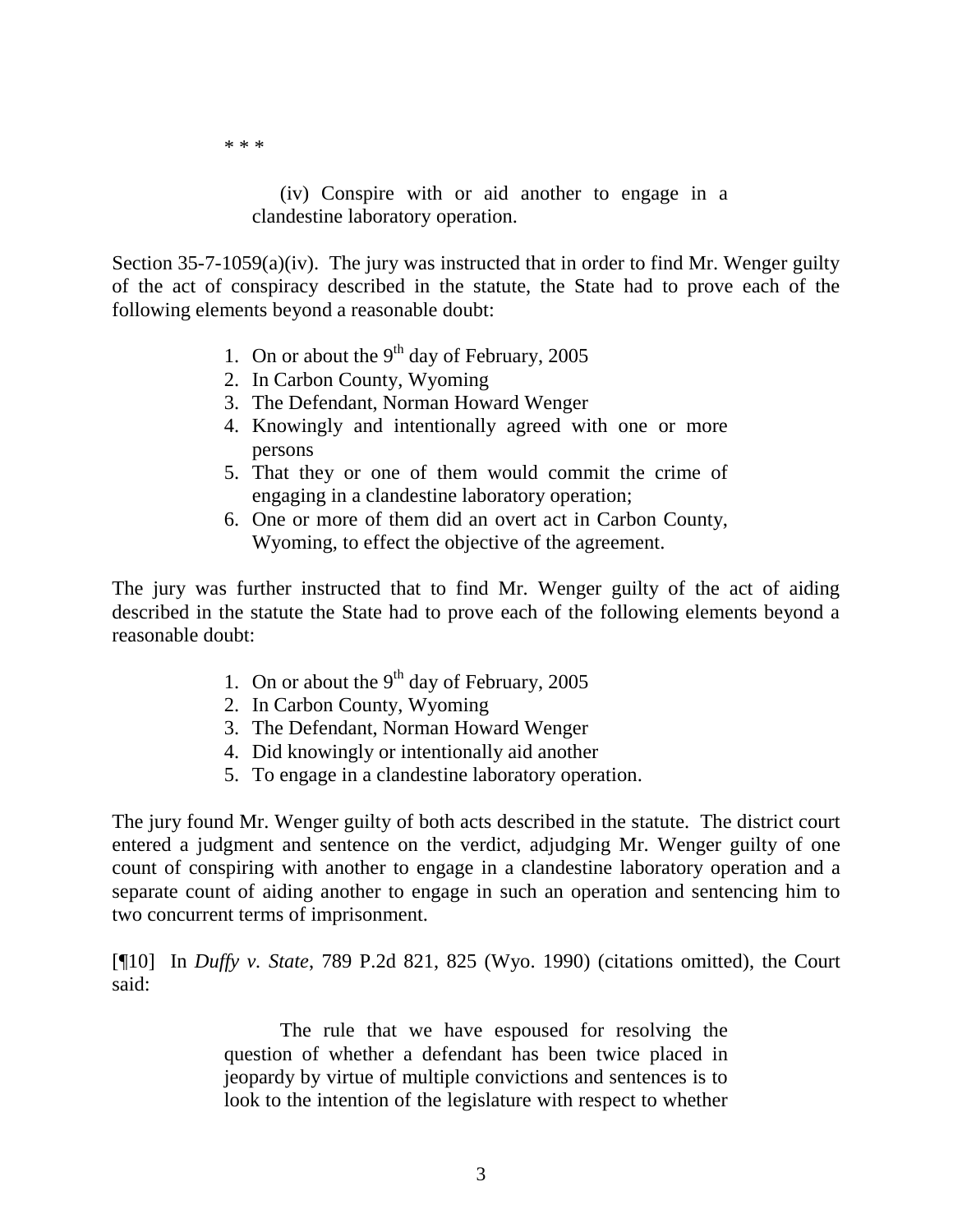the conduct should be punished as a single offense or as more than one.

\* \* \*

In determining the question of legislative intent, we have examined statutory definitions, and we also have evaluated the other circumstance[s] surrounding the crimes charged, whether they grow out of different transactions or different evidence is required to establish the separate offenses.

[¶11] The *Duffy* Court noted specifically:

If it is clear that the legislature intended alternative means of committing a single offense, only one conviction can be attained even though different evidence would be required to demonstrate the alternative means of committing the offense.

*Id.* fn. 4 (citations omitted). Later in the opinion, the Court reiterated:

[W]hen we have determined that the intention was to create only a single continuing offense or to describe alternative means of committing the same offense, the State may not structure multiple violations even though some separate evidence might support the several charges.

*Id*. at 826.

In those instances in which the language and purpose of the statute indicate a legislative intent to structure a single offense with alternative methods specified by which the statute may be violated, any violation of the statute is a single offense. According to the general rule, this is the result even if the evidence demonstrates that the statute has been violated in both of the alternative ways and, in such an instance, only one conviction can be sustained.

*Id*. at 827.

[¶12] The first step in our inquiry, therefore, is to determine the legislature's intent in enacting  $\S$  35-7-1059(a)(iv). In making that determination, we begin with the plain wording of the statute. *Nowack v. State*, 774 P.2d 561, 567 (Wyo. 1989). Section 35-7-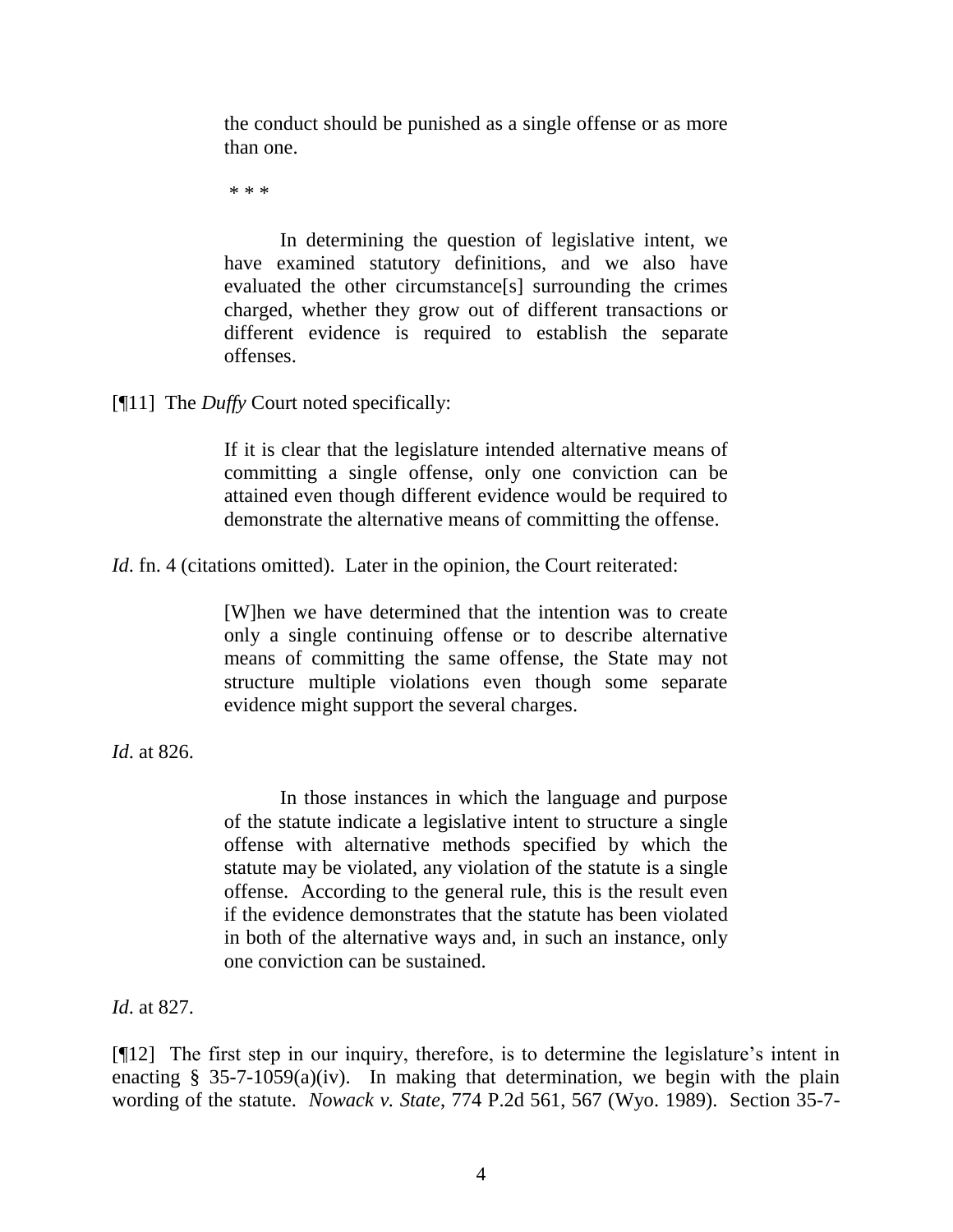1059(a)(iv) contains no express statement that the legislature intended a single punishment for conspiring with or aiding another in the operation of a clandestine laboratory. However, the rules of statutory construction help us to ascertain the legislature's intent.

[¶13] In *Nowack*, we said when the legislature creates two distinct offenses the presumption is that it intends to permit cumulative sentences. *Id.* at 567. Thus, in *Nowack*, where there were two separate offenses—causing serious bodily injury to another while driving under the influence in violation of Wyo. Stat. Ann. § 31-5-233(a) and (g) (Michie 1977), and aggravated assault and battery in violation of Wyo. Stat. Ann. § 6-2-502(a)(i) (Michie 1977)—with separate penalty provisions contained in separate titles of the statutes, we concluded the legislature intended to permit cumulative sentences. Here, we have one offense with one penalty provision that is contained in a single title of the statutes.

[¶14] We also look for guidance in the purposes of the statutes. "Where independent but overlapping statutes are directed to separate evils, cumulative punishments are intended." *Nowack*, 774 P.2d at 567. In *Nowack*, we concluded both statutes were directed toward the prevention of bodily injury; however, one statute protected against drunken drivers while the other protected against outrageous conduct, regardless of the actor's state of sobriety. We concluded those were sufficiently separate purposes to trigger the inference of legislative intent to authorize cumulative punishments.

[¶15] The purpose of the statute at issue here is to prevent the operation of clandestine laboratories which pose a danger to human safety. The acts prohibited by the statute conspiring with or aiding another to engage in such an operation—would seem to be directed at preventing the same harm and are not sufficiently distinguishable to indicate the legislature intended to create separate offenses or authorize separate punishments.

[¶16] Legislative history is another source from which intent may be inferred. *Id*. In *Nowack*, we found no direct legislative history concerning the relationship between the two statutes, but concluded from the legislature's response to the problems caused by drunk driving that it intended to create two separate offenses with two separate punishments. There is no question that the operation of clandestine laboratories is a serious offense which the legislature has taken significant steps to prohibit. However, keeping in mind that cumulative punishment is not authorized without a clear indication of legislative intent, *Cook v. State*, 841 P.2d 1345, 1352 (Wyo. 1992), we conclude that the legislature intended § 35-7-1059(a)(iv) to describe alternative means of committing a single offense supporting a single conviction and sentence.

[¶17] Our holding is consistent with those of other courts that have addressed statutes describing alternative means of committing an offense. In *Commonwealth v. Lopez*, 663 A.2d 746 (Pa. Super. Ct. 1995), for example, the court considered 18 Pa.C.S.A. §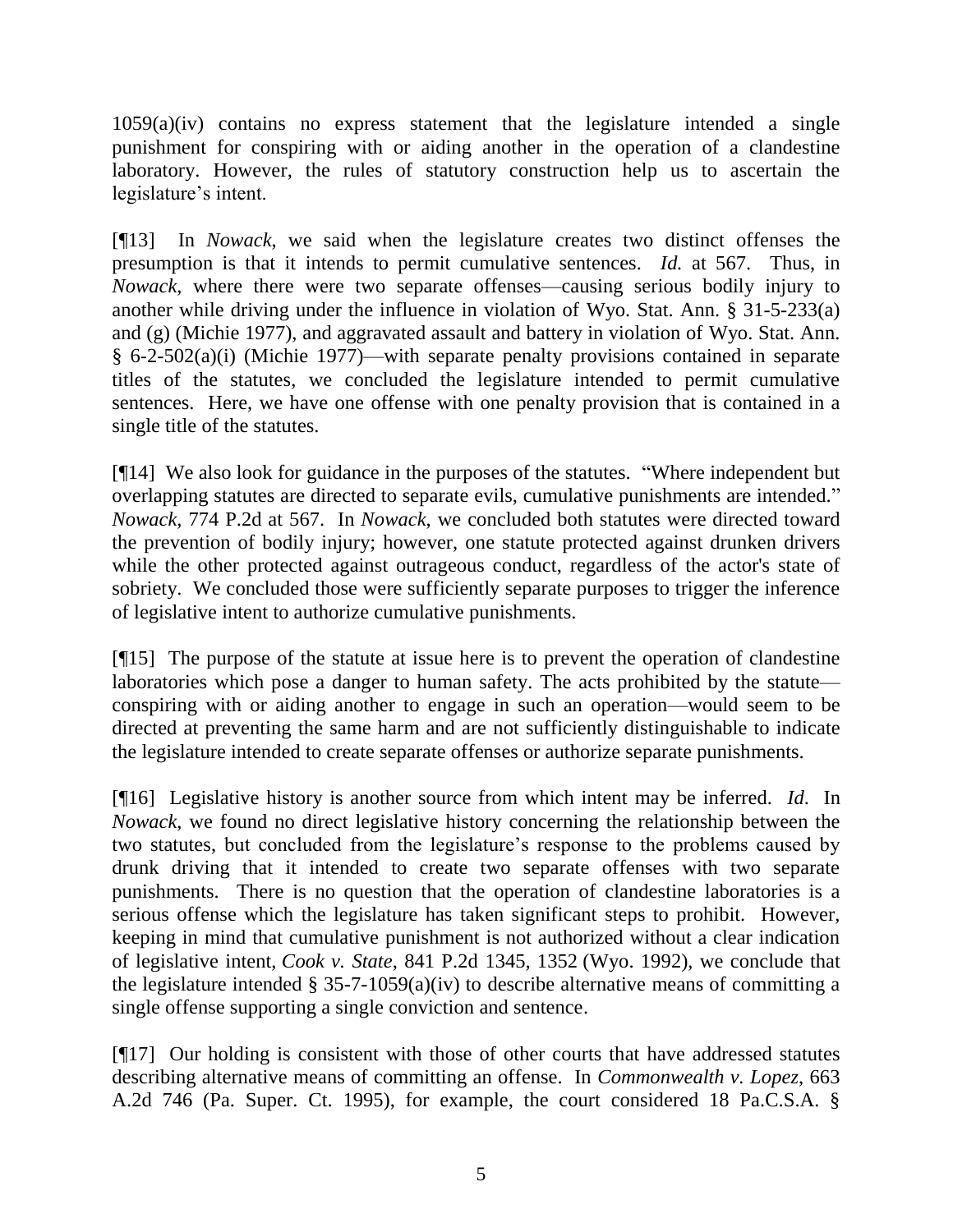3301(a), which criminalized the act of committing arson in a manner that places another in danger. The Court said:

> [T]he word "or," used in its ordinary sense, indicates an alternative between two or more unlike actions. Applying that definition to 18 Pa.C.S.A. § 3301(a), we read the statute to mean that any person who either "recklessly places another person in danger of death or bodily injury" or "commits the act with the purpose of destroying or damaging an inhabited building or occupied structure of another" may be prosecuted for and convicted of committing arson endangering persons. However, it simply does not follow from this reading that a person who commits both of the above acts may be sentenced twice for arson endangering persons when only one criminal offense, i.e., starting one fire, has been committed. Not only does such a reading ignore the plain meaning of the word "or," but if applied could raise grave constitutional issues. *See Commonwealth v. Bostic*, 500 Pa. 345, 456 A.2d 1320 (1983) (intent of double jeopardy clause is to prevent courts from imposing more than one punishment under particular legislative enactment); *Commonwealth v. Ayala*, 492 Pa. 418, 424 A.2d 1260 (1981) (where, practically speaking, there was only one offense against Commonwealth, defendant may only be punished for one offense, despite number of chargeable offenses arising out of single transaction); *Commonwealth v. Williams*, 344 Pa. Super. 108, 496 A.2d 31 (1985).

[¶18] Similarly, in *U.S. v. Levine*, 750 F.Supp. 1433 (D. Col. 1990), the court concluded that the defendants were properly charged in a single count with a conspiracy to defraud the United States and to commit offenses against the United States, alternative language found in 18 USCS § 371. The court stated:

> "[I]t would be strange to infer that Congress intended to punish twice a conspiracy that violates both clauses. Where a single conspiracy statute prohibits alternative acts, courts should not infer the legislature's intent to impose multiple punishment. The clause "defraud the United States" merely expands the scope of the offense by including another object of a conspiracy that might not otherwise be covered by the clause "any offense.""

Furthermore, § 371 creates a single offense but specifies alternative means to commit the offense.